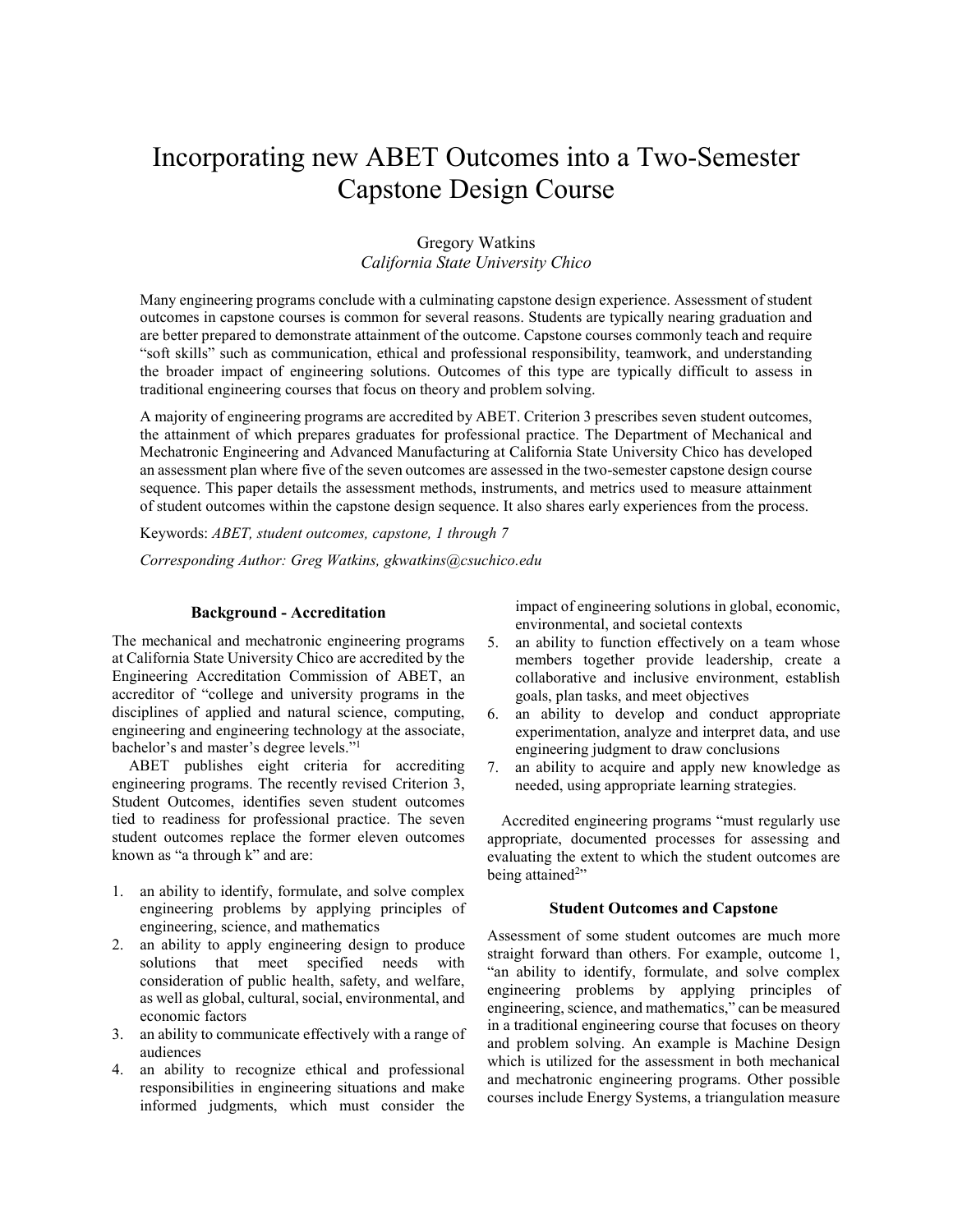for mechanical engineering and Machine Automation, a triangulation measure for mechatronic engineering.

But several outcomes are more subjective and their attainment is harder to measure. An example is Outcome 7, "an ability to acquire and apply new knowledge as needed, using appropriate learning strategies."

The pedagogical literature shows a range of approaches for assessment of ABET student outcomes 1-7. Bachnak, Marikunte, Abu-Ayyad, and Shafaye<sup>3</sup> provide an overview of the new outcomes and offer recommendations for assessment techniques that will result in a successful accreditation visit. Battistini and  $Kitch<sup>4</sup>$  detail a process that separates each student outcome into Key Performance Indicators (KPIs) to aid in assessment. Biney<sup>5</sup> presents a methodology for using capstone courses to assess a number of ABET outcomes but it was developed for the previous "a through k" criteria. Baine, Brakora, and Pung<sup>6</sup> detail how a single ABET outcome (5) is assessed in a multidisciplinary capstone project sequence.

Commonly universities have chosen to measure the more subjective outcomes in capstone courses. One reason is that students are typically nearing graduation and are therefore better able to demonstrate attainment of the outcome. Another is that capstone courses commonly teach and require so-called "soft skills" such as communication, ethical and professional responsibility, teamwork, and understanding the broader impact of engineering solutions.

As with all accredited engineering programs, the mechanical and mechatronic engineering programs at California State University, Chico had to develop assessment programs for ABET Student Outcomes 1-7. The result, presented here, details how five of the seven outcomes are measured in the capstone design courses.

#### **Capstone at CSU Chico**

The Mechanical and Mechatronic Engineering programs at California State University, Chico (as well as the program in Advanced Manufacturing and Applied Robotics) conclude with a two-semester course sequence in Capstone Design. The courses include students from all three majors who work in multidisciplinary teams on year-long design projects that are predominantly externally sponsored. The first semester is spent in design activities while the second encompasses prototype building and testing.

Each group is assigned a faculty advisor<sup>7</sup> and selfselects a student project manager<sup>8</sup> and budget analyst. Students are required to maintain design log books for the duration of the project. The course sequence concludes with the Design Expo event.

Students are assigned to projects by the instructor; they are not allowed to self-select projects or teammates.

Projects are recruited before the semester begins and are presented to the class at the beginning of the term. Students rank their project choices and also complete a self-assessment of their team role preference<sup>9</sup>.

Priority is given to the student's choice of project, with team role preference used as a secondary criterion. The goal is to form teams whose members are interested in the project and also share a range of talents and personalities, hopefully resulting in a cohesive, high performing group.

## **ABET Outcomes in Capstone**

The department's plan for assessment of student outcomes is tied heavily to the two-course capstone sequence. While there is additional triangulation of some of the student outcomes (measurements in areas outside of capstone), five of the seven student outcomes are assessed in capstone. They are outcomes 3, 4, 5, 6, and 7.

The remainder of this paper details of the outcomes measured in capstone, the instruments used to measure attainment of the outcomes, the threshold for successful attainment of the outcome, and early evidence of attainment.

## **ABET Outcome 3**

ABET outcome 3 is "an ability to communicate effectively with a range of audiences." Oral communication is assessed in the first semester of the capstone sequence (written communication is assessed in a different course).

One of the objectives of the capstone design course is for students to present findings orally and in writing. Oral communication is a point of emphasis with three formal presentations during the first semester. Student delivery is graded individually at each presentation. Metrics include: Volume / Projection; Confidence / Enthusiasm; Eye Contact; Pauses / Ums and Ahs; Posture / Mannerisms; and Appearance. Students receive scores for each metric and general written feedback. The presentations are recorded so that students may review them later for further feedback. Presentations are graded by faculty advisors. Each metric is assigned a grade from 0 to 4 (which corresponds to grade points with a 4 equal to an A). The grades for the six metrics are averaged to determine the student's individual grade for the presentation. The outcome assessment is performed on the final presentation and a performance level of 3.5 or better satisfies the outcome. The most recent assessment data show 100% student attainment for both mechanical and mechatronic engineering students. While all students typically achieve the outcome by the third presentation, some do not in the earlier presentations.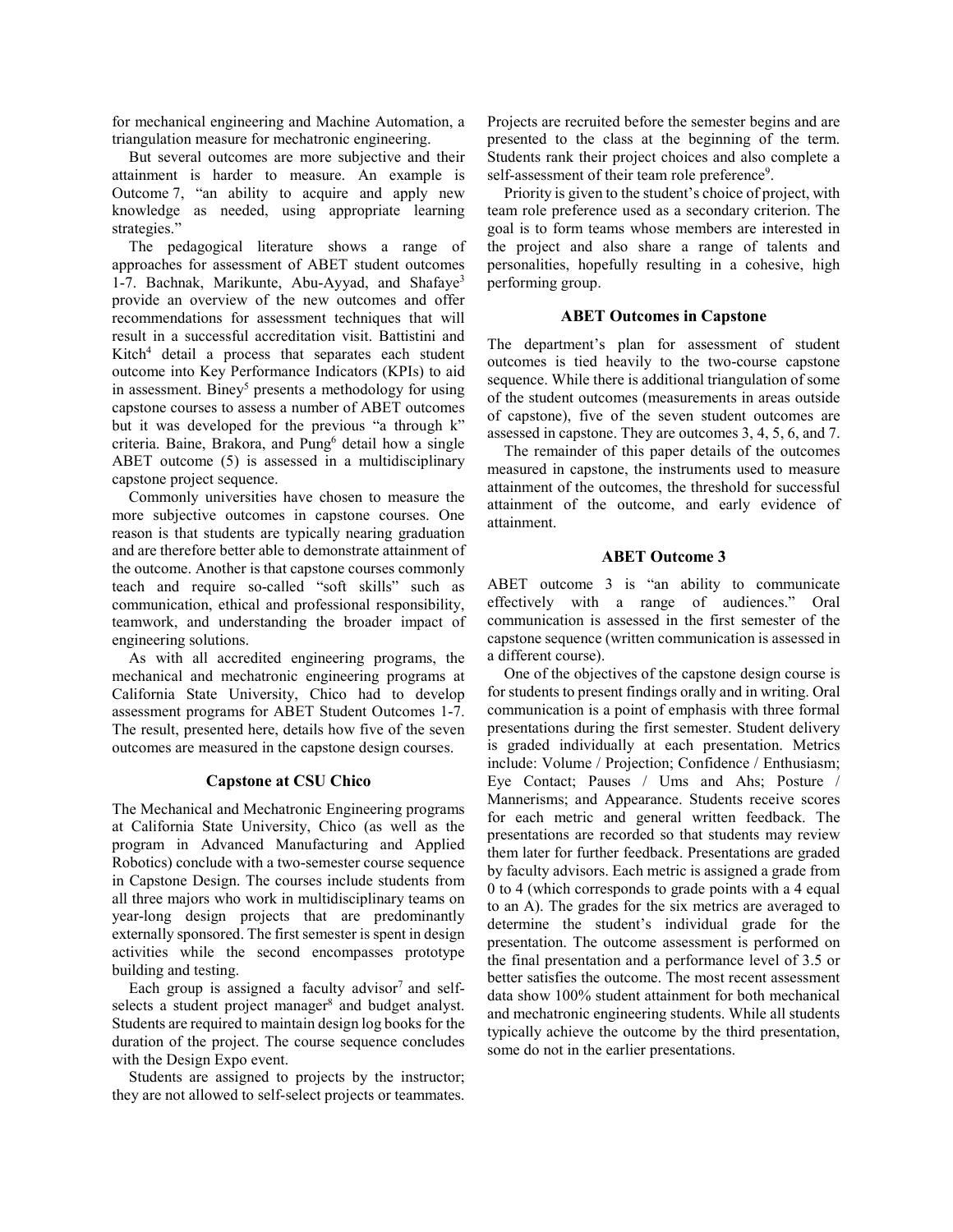## **ABET Outcome 4**

ABET outcome 4 is "an ability to recognize ethical and professional responsibilities in engineering situations and make informed judgments, which must consider the impact of engineering solutions in global, economic, environmental, and societal contexts." Outcome 4 is assessed in the second semester of the capstone sequence with two different instruments.

One week of class time is dedicated to the topic of Ethics in Engineering. Students are introduced to a standard case study from the literature<sup>10</sup> as well as a personal experience detailed by a program alumnus. Students are referred to the ASME and NSPE Code of Ethics<sup>11</sup> and are required to take and pass the latter's Ethics Exam, the first instrument used to assess the outcome.

The exam consists of 25 True/False questions based on the NSPE Code of Ethics. Questions refer to specific sections of the code which the students have access to. Students are allowed multiple attempts. Completion of the exam with a score of at least 90% satisfies the outcome for this instrument. The most recent assessment data show an attainment of 95% for mechanical engineering students and 90% of mechatronic engineering students.

The second instrument is imbedded in the final design report submitted by each team at the conclusion of the project. Teams are required to summarize the impact of their design solution in a global, economic, environmental, and societal context. Reports are graded by a faculty advisor that did not advise their project. This required element appears on the grading rubric as a pass/fail measure.

Students must satisfy both instruments to satisfy the outcome. This second instrument has not yet been used for assessment of the outcome.

#### **ABET Outcome 5**

ABET outcome 5 is "an ability to function effectively on a team whose members together provide leadership, create a collaborative and inclusive environment, establish goals, plan tasks, and meet objectives." Mynderse<sup>12</sup> details a tool specifically designed for Outcome 5 that consists of a student survey and instructor-assessed elements. In our program, outcome 5 is assessed in the first semester of the capstone sequence.

All capstone design projects are accomplished by student teams. Each design team is assigned a faculty advisor. The advisor meets regularly with the student teams throughout the semester. The advisor assists with technical issues and also tracks the overall progress of the design. The advisor observes each student's teamwork throughout the term and also examines their logbooks regularly. At the end of the semester, students are surveyed confidentially about their teammates' and their own performance as team members. This peer evaluation is accomplished via the CATME platform<sup>13</sup>. The advisor uses the survey results, along with their own observations of each individual student on the team they are advising to make the assessment which is a pass/fail measure. The most recent assessment data show 100% student attainment for both mechanical and mechatronic engineering students.

### **ABET Outcome 6**

ABET outcome 6 is "an ability to develop and conduct appropriate experimentation, analyze and interpret data, and use engineering judgment to draw conclusions." Outcome 6 is assessed in the second semester of the capstone sequence and is also triangulated by assessment in a measurements and instrumentation course.

Even though all projects are accomplished in groups, all students in the class are assigned an individual test procedure assignment. The group has previously developed a complete set of engineering specifications for their capstone project. Individual students select a subset of specifications and develop a procedure (designed experiment) to evaluate the performance of their design with respect to the chosen requirement(s). The assignment includes instructions for interpretation of the test results including uncertainty analysis. The individual test procedure assignments are graded by the group's faculty advisor and are also are evaluated for basic competency which is a pass/fail measure for attainment of the outcome. The most recent data show 89% attainment for mechanical engineering students and 80% attainment for mechatronic engineering students.

### **ABET Outcome 7**

ABET outcome 7 is "an ability to acquire and apply new knowledge as needed, using appropriate learning strategies." Outcome 7 is assessed in the first semester of the capstone sequence.

In the capstone program, students apply prior knowledge gained in engineering coursework to solve a real-world design problem. Students quickly learn that fundamental knowledge from their coursework must be augmented by new information relative to their particular project.

A point of emphasis during the first semester (and a student realization throughout the entire course) is that despite having completed most of their engineering classes, there is still a tremendous amount of information in various application areas that that the students simply don't know. They are coached to read, research, and learn the many aspects of their particular project application area, and are reminded that learning does not cease at graduation.